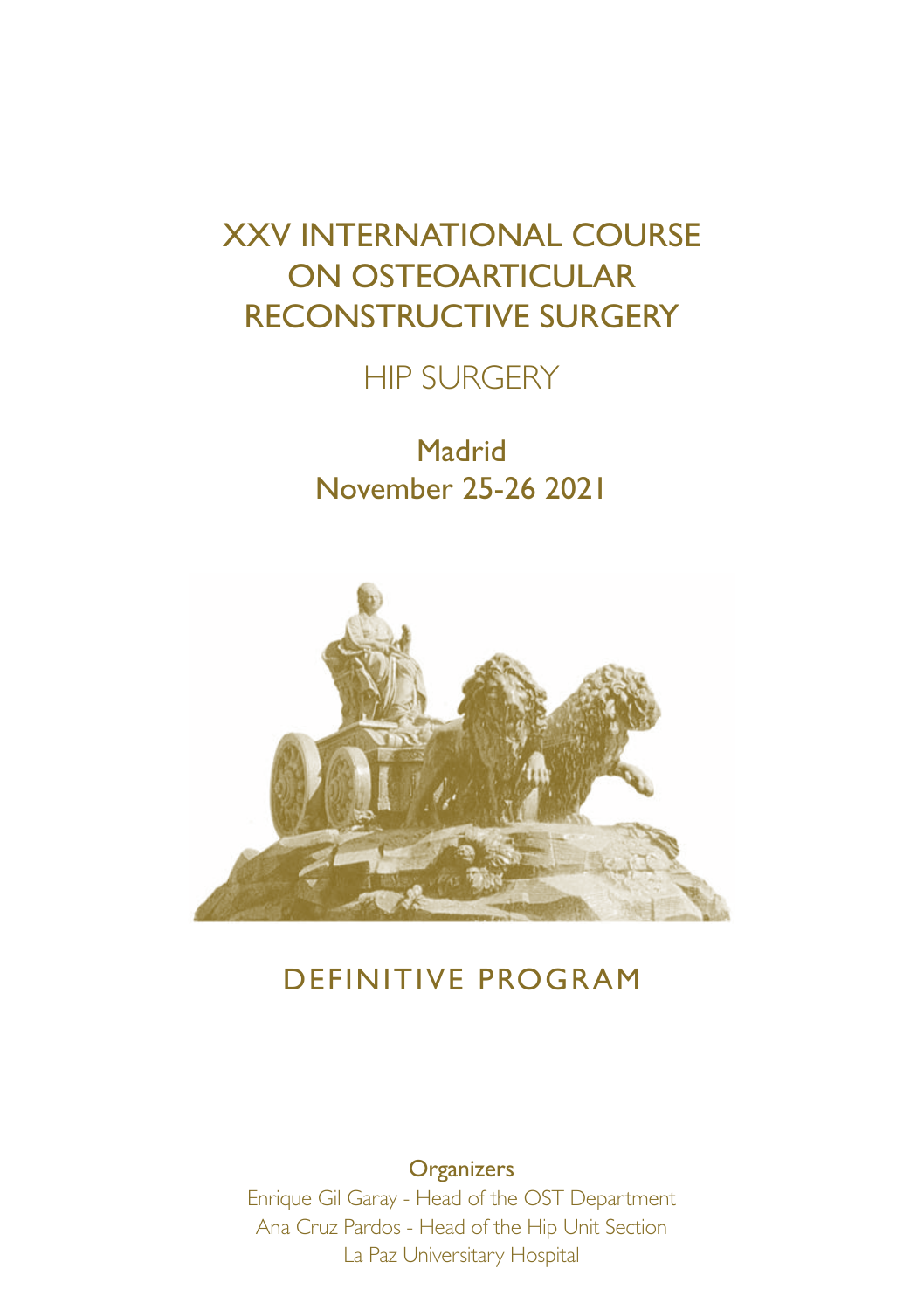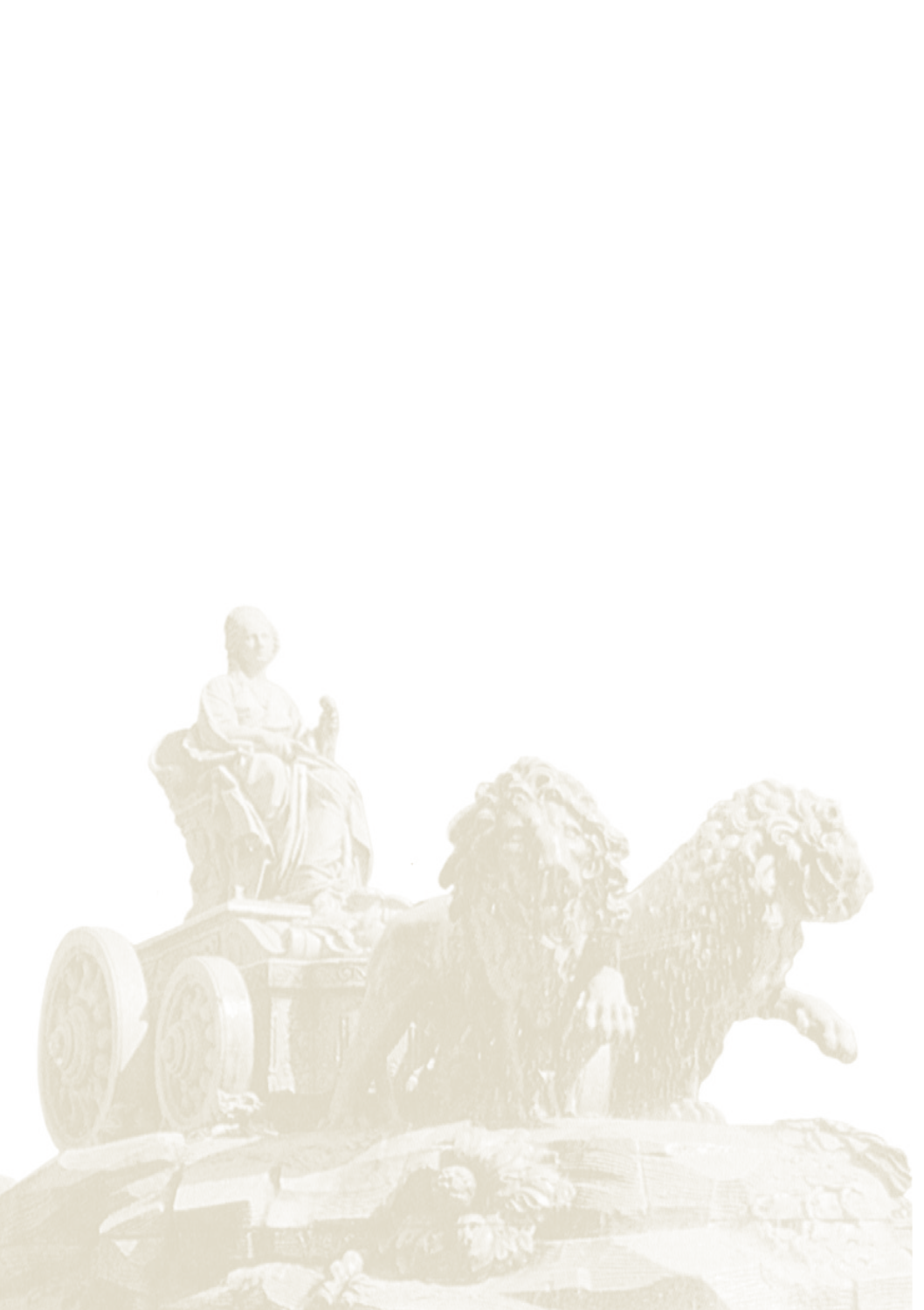Madrid · November 25-26 2021

#### **VENUE**

Rafaelhoteles Atocha C. de Méndez Álvaro, 30, 28045 Madrid

## **SCIENTIFIC SECRETARY**

Hospital Universitario La Paz. Departamento de COT Paseo de La Castellana, 261. 28046 Madrid Tel. 34 91 727 70 85 Fax 34 91 727 70 35

#### **TECHNICAL SECRETARY**

Torres Pardo - Ms. Esther Torres Nàpols 187, 2º - 08013 Barcelona Tel. 93 246 35 66 e.torres@torrespardo.com

#### **REGISTRATION FEES**

|                  | until 20 November 23.59h | from 21 November & Onsite |
|------------------|--------------------------|---------------------------|
| Participants:    | $475 \in$                | $550 \in$                 |
| Trainees:        | 330 $\epsilon$           | 390 €                     |
| 21% VAT included |                          |                           |

Registration includes: Attendance to scientific sessions, documentation, certificate of attendance and coffee breaks.

#### **Online registration:**

www.cirugiareconstructivacadera.com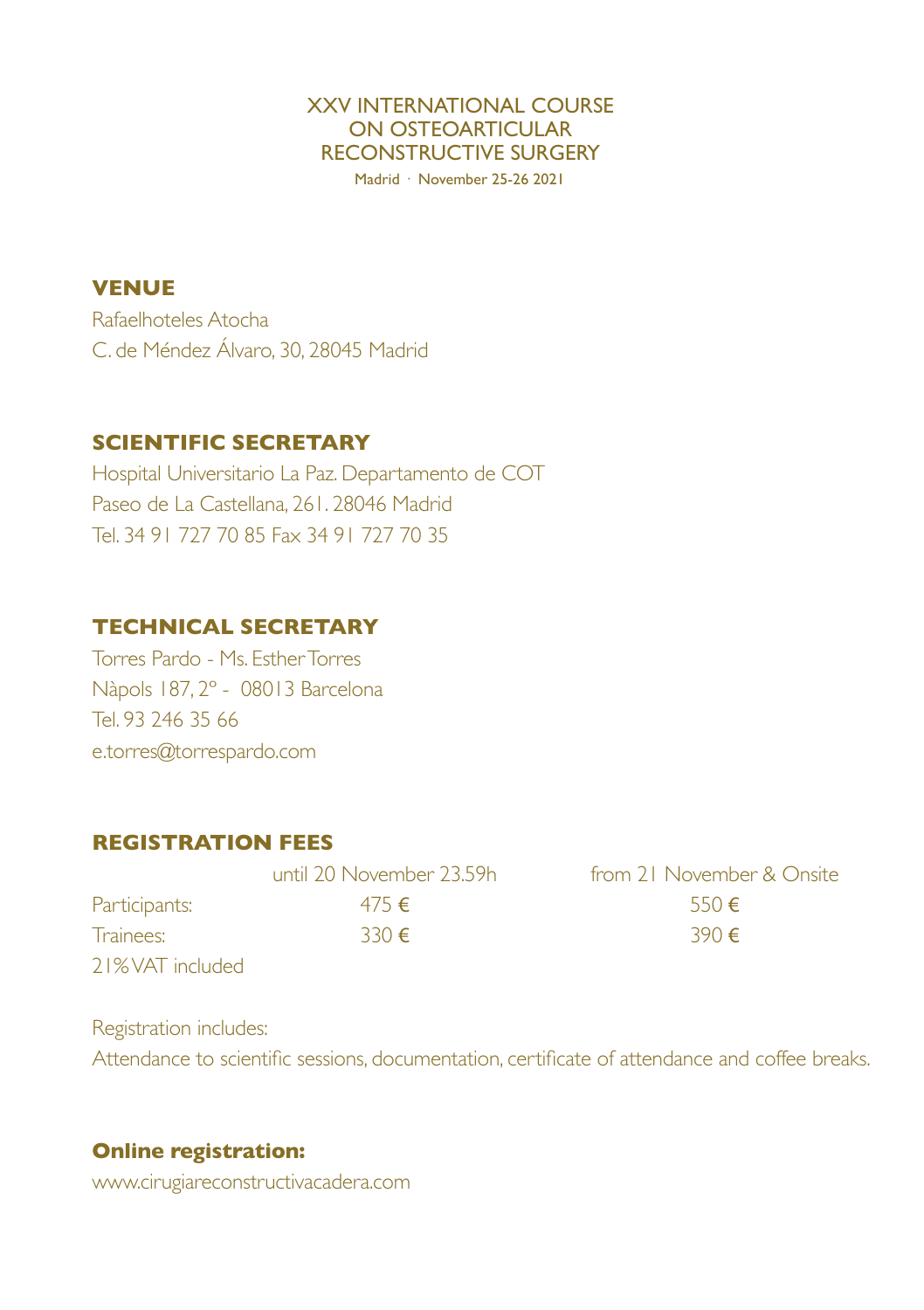

Dear friend,

On behalf of The Organizing Committee we would like to warmly welcome you to the "**XXV INTERNATIONAL COURSE OF OSTEOARTICULAR RECONSTRUCTIVE SUR-GERY - HIP SURGERY**" organized by the Hip Unit (Orthopaedic & Traumatology Surgery Department) of La Paz University Hospital.

The current global situation due to the COVID-19 pandemic forced us to modify the dates and the conditions of the Course. Our priority has been to guarantee the safety of all the speakers and delegates. We have at our disposal an auditorium which will allow us to maintain a safe distance and we have implemented all the measures that the Health Authorities of our country have decreed so that we can carry out this course safely.

As in previous editions, we have tried to design a programme in which the most relevant topics of hip surgery are dicussed by highly renowned International and Spanish speakers. We also recognise that it would not be complete without your partipation in the scheduled dicussions and debates.

We hope that you find the programme attractive and that it fulfills all your expectations.

Kind regards,

*Ana Cruz Pardos Enrique Gil Garay*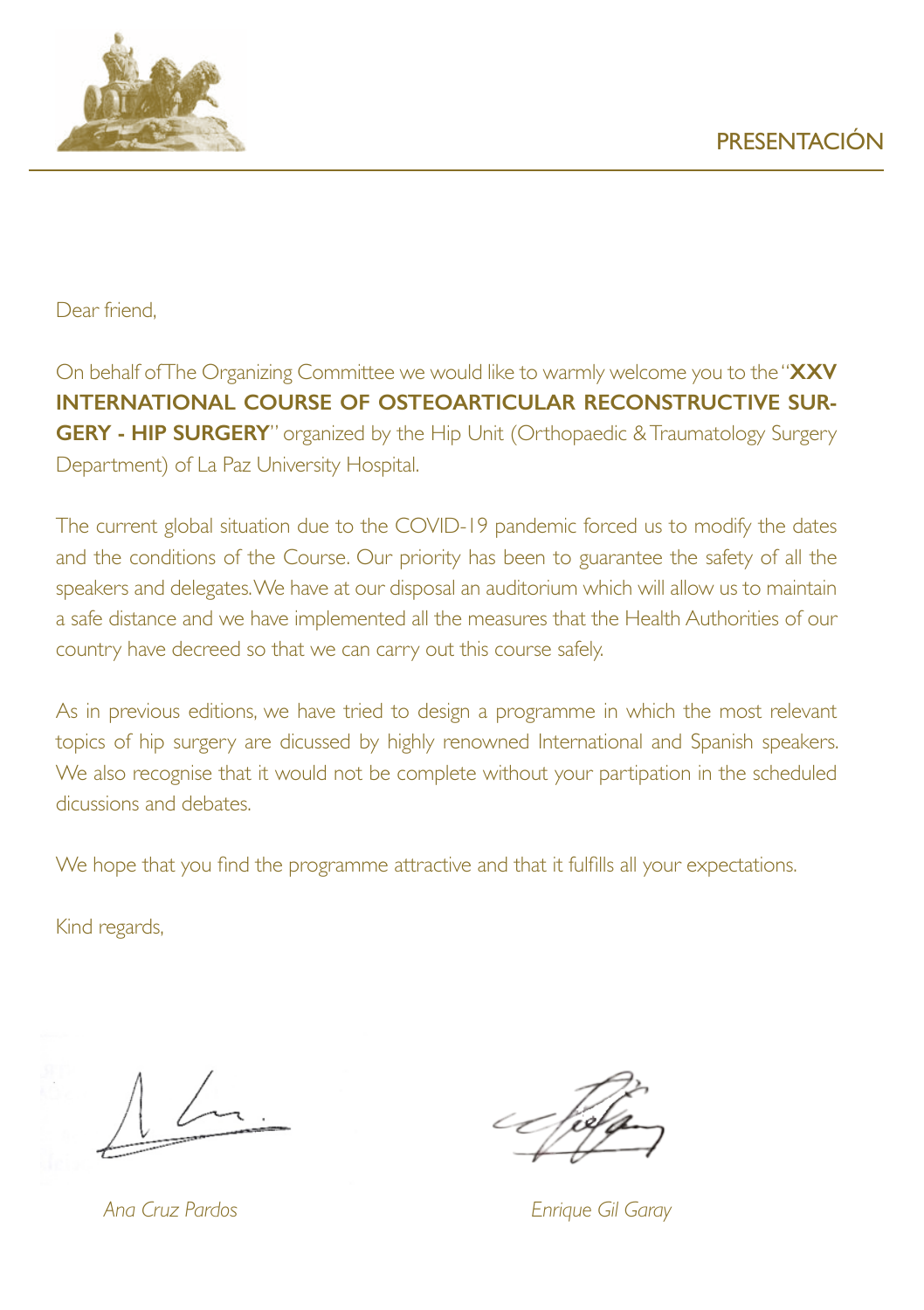

# SCIENTIFIC PROGRAM

| <b>Thursday, November 25th, 2021</b> |                                                                                           |  |
|--------------------------------------|-------------------------------------------------------------------------------------------|--|
| 09:00-09:10h                         | <b>Course Presentation</b><br>Dr. E. Gil Garay and Dra. A. Cruz Pardos                    |  |
| $09:15 - 11:15h$                     | <b>FIRST ROUND TABLE: GENERAL TOPICS</b>                                                  |  |
|                                      | Moderators: E. Gil Garay and P. Bizot                                                     |  |
| 09:15-09:30h                         | Direct anterior approach                                                                  |  |
|                                      | J. Fernández Valencia                                                                     |  |
| 09:30-09:45h                         | Posterolateral approach                                                                   |  |
|                                      | P. Díaz Freire                                                                            |  |
| 09:45-10:00h                         | Morbi-mortality in THA; do we operate more and more patients with more<br>co-morbidities? |  |
|                                      | A. Cruz Pardos                                                                            |  |
| $10:00 - 10:15h$                     | Robotics in THA: is it useful in the preoperative planning of THA?                        |  |
|                                      | J. Howell                                                                                 |  |
| $10:15 - 10:30h$                     | Which is the best implant in our patients? Data based on registers                        |  |
|                                      | E. Garcia Rey                                                                             |  |
| 10:30-10:45h                         | The role and long term results of hydroxyapatite in hip implants                          |  |
| $10:45 - 11:15h$                     | L. <i>Jacquot</i><br><b>Discussion</b>                                                    |  |
|                                      |                                                                                           |  |
| $11:15 - 11:45h$                     | Coffee break                                                                              |  |
|                                      |                                                                                           |  |
| $11:45-14:00h$                       | <b>SECOND ROUND TABLE: FRICTION COUPLES IN THA</b>                                        |  |
|                                      | Moderator: E. Gomez Barrena and M. Buttaro (ONLINE)                                       |  |
| $11:45 - 12:00h$                     | Evolution of the polyethylene in THA                                                      |  |
|                                      | E. García Rey                                                                             |  |
| $12:00 - 12:15h$                     | Results of Ceramic Trident couple: 15 years followup                                      |  |
|                                      | R. Fernández                                                                              |  |
| $12:15 - 12:30h$                     | Ceramic bearings in THA: long term results and study of noises                            |  |
|                                      | L. <i>Jacquot</i>                                                                         |  |
| 12:30-12:45h                         | Ceramic on ceramic in young patients                                                      |  |
|                                      | P. Bizot                                                                                  |  |
| $12:45 - 13:00h$                     | Long-term results of oxinium-polyethylene couple                                          |  |
|                                      | J. Fernández-Valencia                                                                     |  |
| $13:00 - 13:15h$                     | Update of cemented total hip arthroplasties in young patients                             |  |
|                                      | J. Howell                                                                                 |  |
| $13:15 - 13:30h$                     | Cemented THA in young patients under the age of 50 years: long-term results               |  |
|                                      | W. Rijnen (ONLINE)                                                                        |  |
| 13:30-14:00h                         | <b>Discussion</b>                                                                         |  |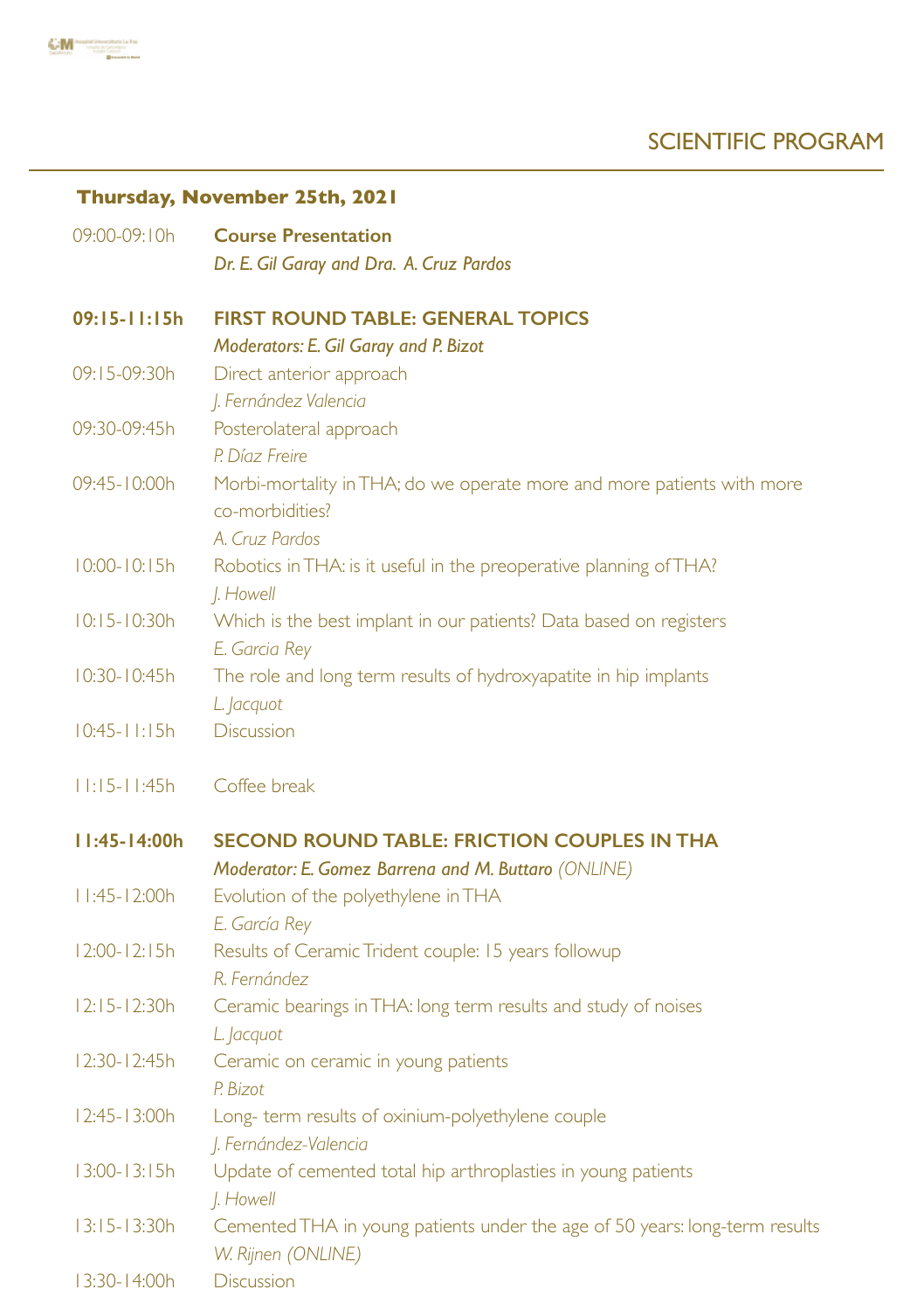**Thursday, November 25th, 2021**

# HIP SURGERY **SCIENTIFIC PROGRAM**

| $14:00 - 15:30h$ | <b>Break</b>                                                                                                                                                 |
|------------------|--------------------------------------------------------------------------------------------------------------------------------------------------------------|
| 15:30-17:30h     | THIRD ROUND TABLE: RESULTS OF THE PRIMARY TOTAL HIP<br><b>ARTHROPLASTY - COMPLEX CASES</b><br>Moderator: E García Rey and T. Gehrke                          |
| 15:30-15:45h     | Uncemented primary total hip arthroplasty in adolescent patients<br>R. Fernández                                                                             |
| $15:45 - 16:00h$ | Surgical strategies for the management of congenital hip disease<br>T. Karachalios                                                                           |
| $16:00 - 16:15h$ | My experience of total hip arthroplasty in congenital hip disease<br>M. Buttaro (ONLINE)                                                                     |
| 16:15-16:30h     | Uncemented primary total hip arthroplasty in epiphyseal dysplasia<br>E. Gil Garay                                                                            |
| 16:30-16:45h     | Hip arthroplasty in femoral neck fractures<br>JC. Rubio                                                                                                      |
| 16:45-17:00h     | Does Impaction Grafting Still Have a Place in Complex Hip Surgery<br>I. Howell                                                                               |
| 17:00-17:30h     | <b>Discussion</b>                                                                                                                                            |
| $17:30-18:15h$   | <b>Ist CLINICAL CASES DISCUSSION: PRIMARY THA</b><br>Moderator: R. Fernández and L. Jacquot<br>CASE I.E. Gil Garay<br>CASE 2. J. Cordero                     |
| $18:15 - 18:35h$ | <b>CONFERENCE</b><br><b>CHANGES IN TOTAL HIP ARTHROPLASTY SURGICAL PRACTICE</b><br><b>OVER TIME, CLINICAL AND RADIOGRAPHIC RESULTS</b><br>E. García Cimbrelo |
| 18:35h           | End of the Session                                                                                                                                           |
|                  |                                                                                                                                                              |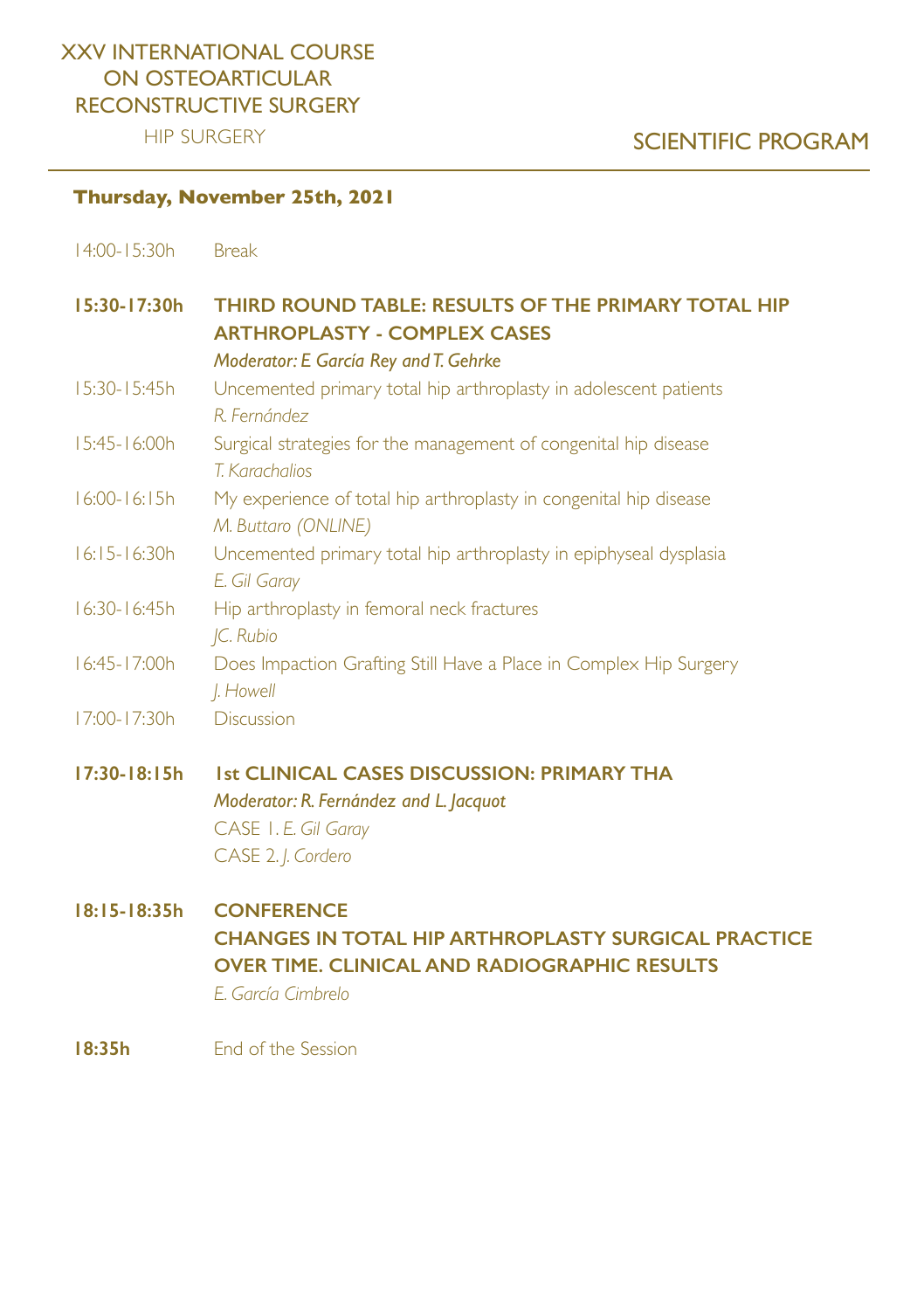

# SCIENTIFIC PROGRAM

## **Friday, November 26th, 2021**

| 09:00-11:00h     | <b>FOURTH ROUND TABLE: ACETABULAR REVISION SURGERY</b><br>Moderator: A. Cruz Pardos and J. Howell                                                  |
|------------------|----------------------------------------------------------------------------------------------------------------------------------------------------|
| 09:00-09:15h     | Revision hip surgery: how to expose and remove the implants<br>L. Jeys                                                                             |
| 09:15-09:30h     | Update of impaction bone grafting in revision surgery<br>W. Rijnen (ONLINE)                                                                        |
| 09:30-09:45h     | Impaction bone grafting in acetabular revision surgery<br>E. García Rey                                                                            |
| 09:45-10:00h     | Can trabecular metal solve the problems of acetabular reconstruction?<br>L. Jeys                                                                   |
| 10:00-10:15h     | Current indications of Kerboull rings in acetabular revision surgery<br>P. Bizot                                                                   |
| $10:15 - 10:30h$ | Pelvic discontinuity and large acetabular defects<br>T. Gehrke                                                                                     |
| $10:30 - 11:00h$ | <b>Discussion</b>                                                                                                                                  |
| $11:00 - 11:30h$ | Coffee break                                                                                                                                       |
| $11:30-13:15h$   | <b>FIFTH ROUND TABLE: FEMORAL REVISION SURGERY</b><br><b>AND PERIPROSTHETIC FRACTURES</b>                                                          |
|                  | Moderator: R. Fernández and W. Rijnen (ONLINE)                                                                                                     |
| 11:30-11:45h     | Stem revisions, data from the Swedish Hip Arthroplasty Register<br>M. Mohaddes                                                                     |
| II:45-12:00h     | Limits and indications of cement on cement technique<br>J. Howell                                                                                  |
| 12:00-12:15h     | Complex femoral reconstructions in revision surgery<br>M. Buttaro (ONLINE)                                                                         |
| 12:15-12:30h     | BI versus B2 femoral periprosthetic fractures. A modern approach.<br>T. Karachalios                                                                |
| 12:30-12:45h     | Have current implants improved the results of periprosthetic fractures?<br>L. Jeys                                                                 |
| $12:45 - 13:15h$ | <b>Discussion</b>                                                                                                                                  |
| $13:15-14:15h$   | 2nd CLINICAL CASES DISCUSSION: REVISION SURGERY<br>Moderator: E. Gil Garay and L. Jeys<br>CASE I.M. Buttaro (ONLINE)<br>CASE 2. W. Rijnen (ONLINE) |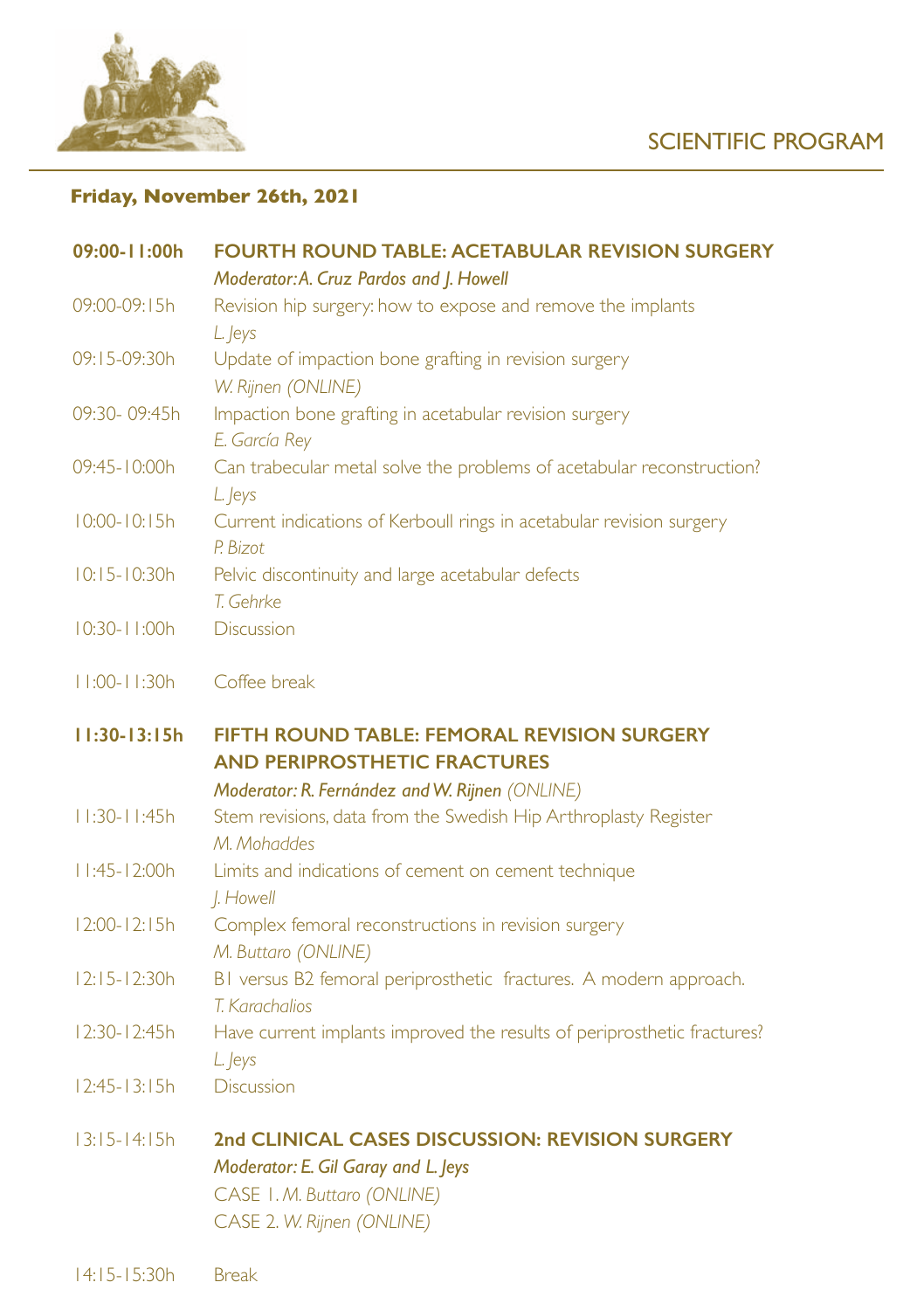# HIP SURGERY **SCIENTIFIC PROGRAM**

#### **Friday, November 26th, 2021**

| 15:30-17:45h     | <b>SIXTH ROUND TABLE: COMPLICATIONS IN THA:</b>                                                                                                          |  |
|------------------|----------------------------------------------------------------------------------------------------------------------------------------------------------|--|
|                  | <b>DISLOCATION AND INFECTION</b>                                                                                                                         |  |
|                  | Moderators: D. Hernández Vaquero and T. Karachalios                                                                                                      |  |
| $15:30 - 15:45h$ | The role of spinopelvic balance in THA<br>J. Pizones                                                                                                     |  |
| $15:45 - 16:00h$ | How to avoid the instability and dislocation of THA<br>P. Díaz Freire                                                                                    |  |
| $16:00 - 16:15h$ | Dual Mobility Cups in revision hip arthroplasty<br>M. Mohaddes                                                                                           |  |
| $16:15 - 16:30h$ | Current consensus of hip arthroplasty Infections<br>J. Cordero                                                                                           |  |
| $16:30 - 16:45h$ | Epidemiology of total hip arthroplasty infection in our environment.<br>The role of antibiotics<br>A. Rico                                               |  |
| 16:45-17:00h     | One-stage revision surgery; is it currently the "gold standard"?<br>T. Gehrke                                                                            |  |
| 17:00-17:15h     | Results of two-stage revision surgery: mechanical and septic complications<br>A. Cruz Pardos                                                             |  |
| $17:15 - 17:45h$ | <b>Discussion</b>                                                                                                                                        |  |
| $17:45 - 18:30h$ | <b>3RD CLINICAL CASES DISCUSSION: COMPLICATIONS IN THA</b><br>Moderators: M. Mohaddes and J. Cordero<br>CASE 1. A. Cruz Pardos<br>CASE 2. T. Karachalios |  |

- 
- 18:30-18:40h Closure *Dr. E. Gil Garay and Dra. A. Cruz Pardos*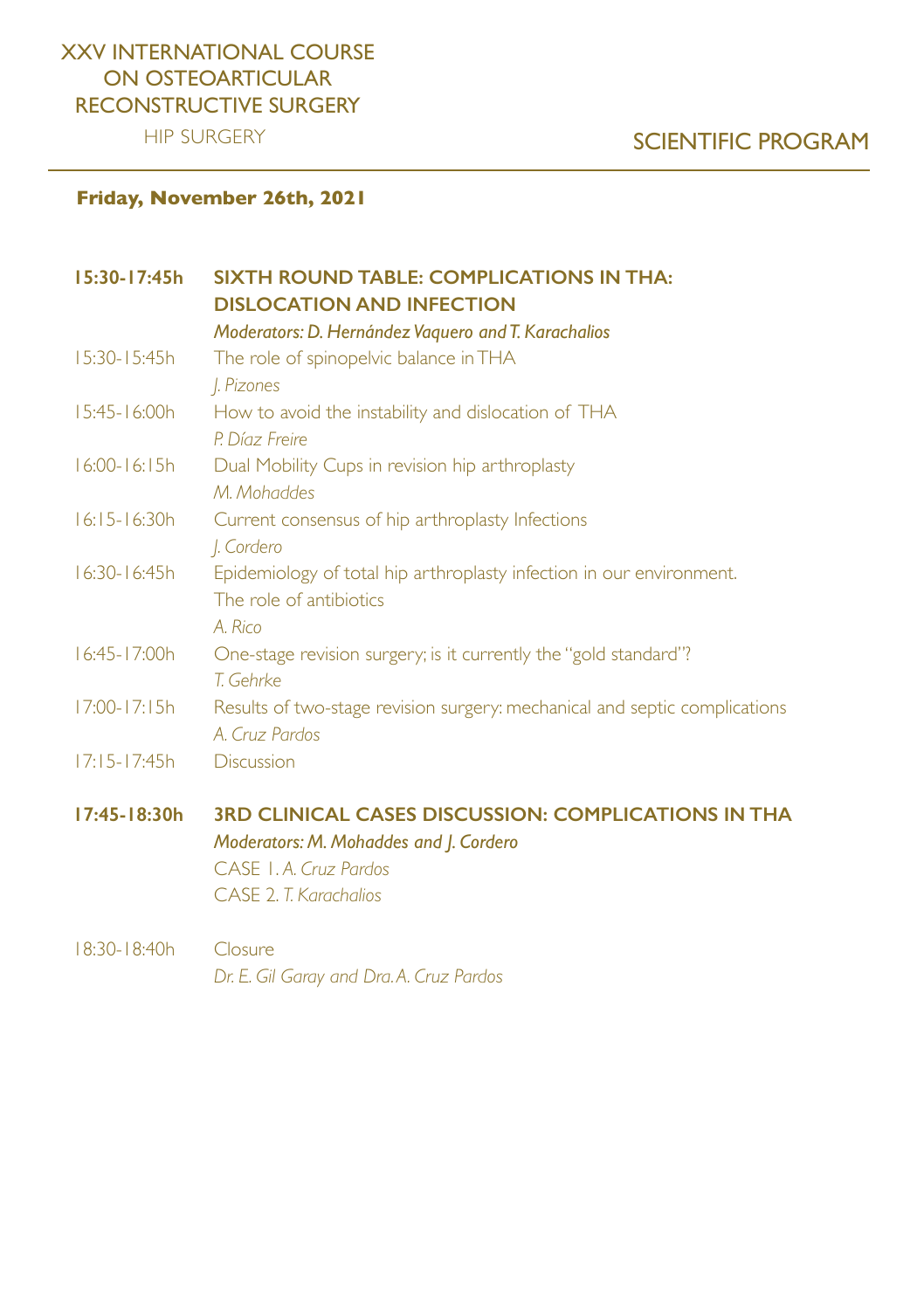Madrid · November 25-26, 2021

## NATIONAL SPEAKERS

José Cordero Ampuero. *Hospital Universitario de la Princesa. Madrid* Ana Cruz Pardos. *Hospital Universitario La Paz*. *Madrid* Pablo Díaz Freire. *Hospital Universitario La Paz. Madrid* Ricardo Fernández Fernández. *Hospital universitario La Paz. Madrid*  Jenaro Fernández-Valencia. *Hospital Cínic Universitari. Barcelona* Eduardo García Cimbrelo. *Hospital Universitario La Paz (IdiPaz). Madrid* Eduardo García Rey. *Hospital Universitario La Paz. Madrid* Enrique Gil Garay. *Hospital Universitario La Paz. Madrid* Enrique Gómez-Barrena. *Hospital Universitario La Paz. Madrid*  Daniel Hernández Vaquero. *Catedrático Emérito de Cirugía Ortopédica y Traumatología. Facultad de Medicina.Universidad de Oviedo* Francisco Javier Pizones. *Hospital Universitario La Paz. Madrid*  Alicia Rico. *Hospital Universitario La Paz. Madrid*  Juan Carlos Rubio. *Hospital Universitario La Paz. Madrid*

# INTERNATIONAL SPEAKERS

Pascal Bizot. *Hôpital Lariboisière. Paris, Francia* Martin Buttaro. *Hospital Italiano de Buenos Aires. Argentina* Thorsken Gehrke. *Helios Endo-Klinik. Hamburg, Alemania* Jonathan Howell. *Princess Elisabeth. Exeter, UK*  Laurent Jacquot. *Clinique d'Argonay. Argonay, Francia* Lee Jeys. *Royal Orthopaedic Hospital, Birmingham. UK* Theofilos Karachalios. *Universidad de Thessalia. Hospital de Larissa. Larissa, Greece* Maziar Mohhades. *Sahlgrenska University Hospital, Gothenburg, Sweden* Wim Rijnen. *Radboud University Medical Center. Nijmegen, The Netherlands*

### **HIP UNIT HOSPITAL LA PAZ**

Enrique Gil Garay - Ana Cruz Pardos - Pablo Díaz Freire - Ricardo Fernández-Fernández - Eduardo García Rey - Jesús Martínez-Miranda - José Ortega Chamarro - Ignacio Viñuales García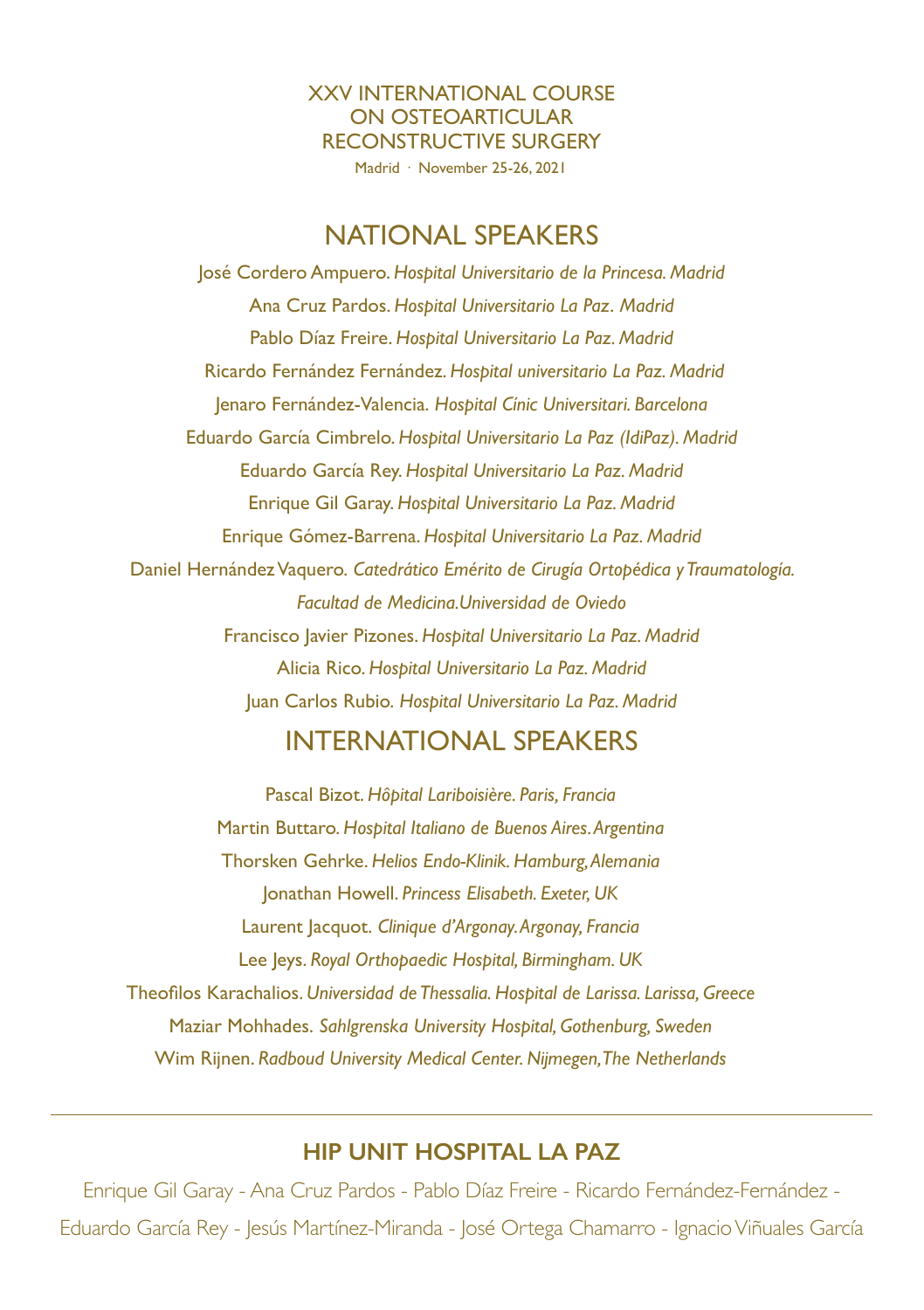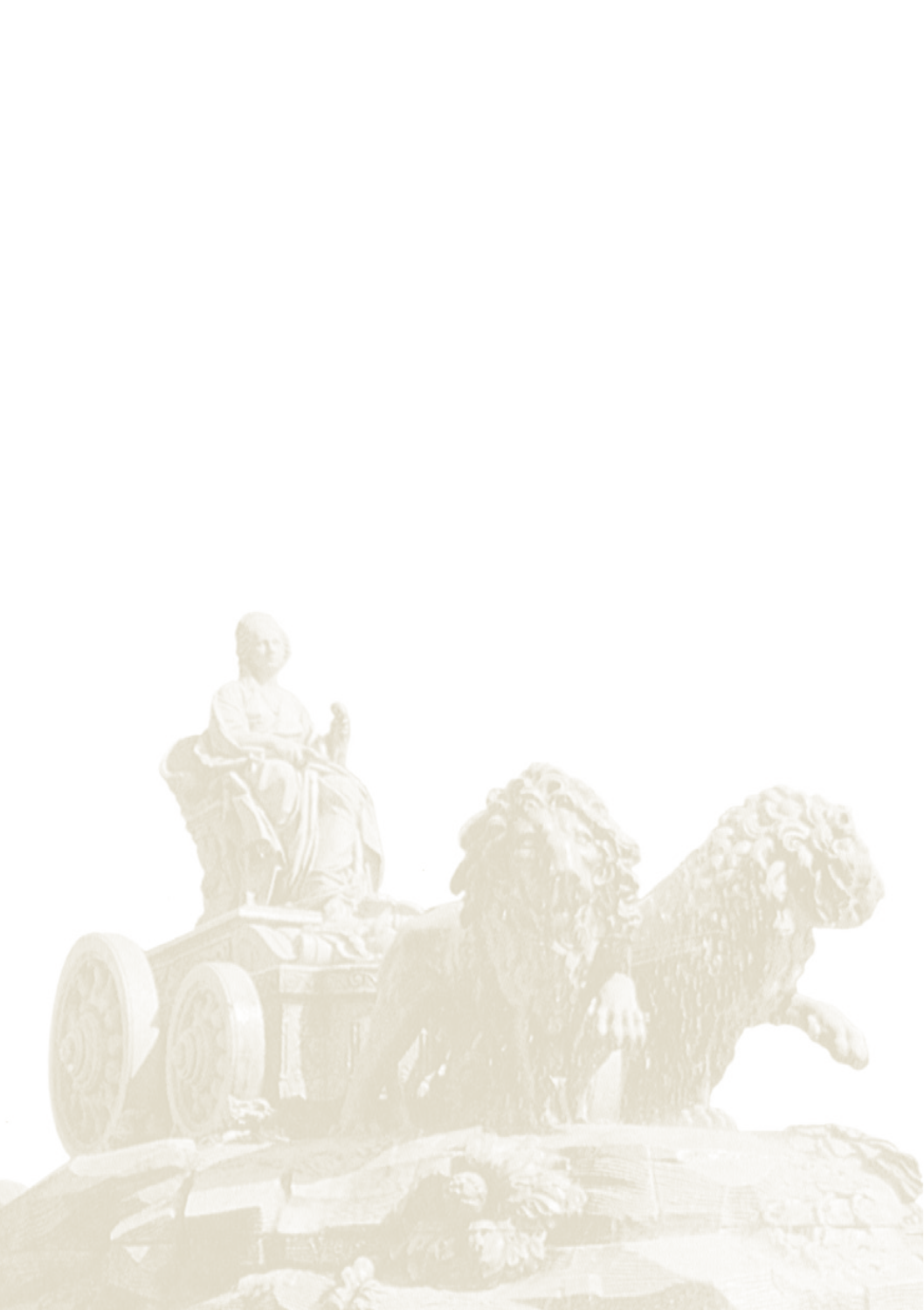